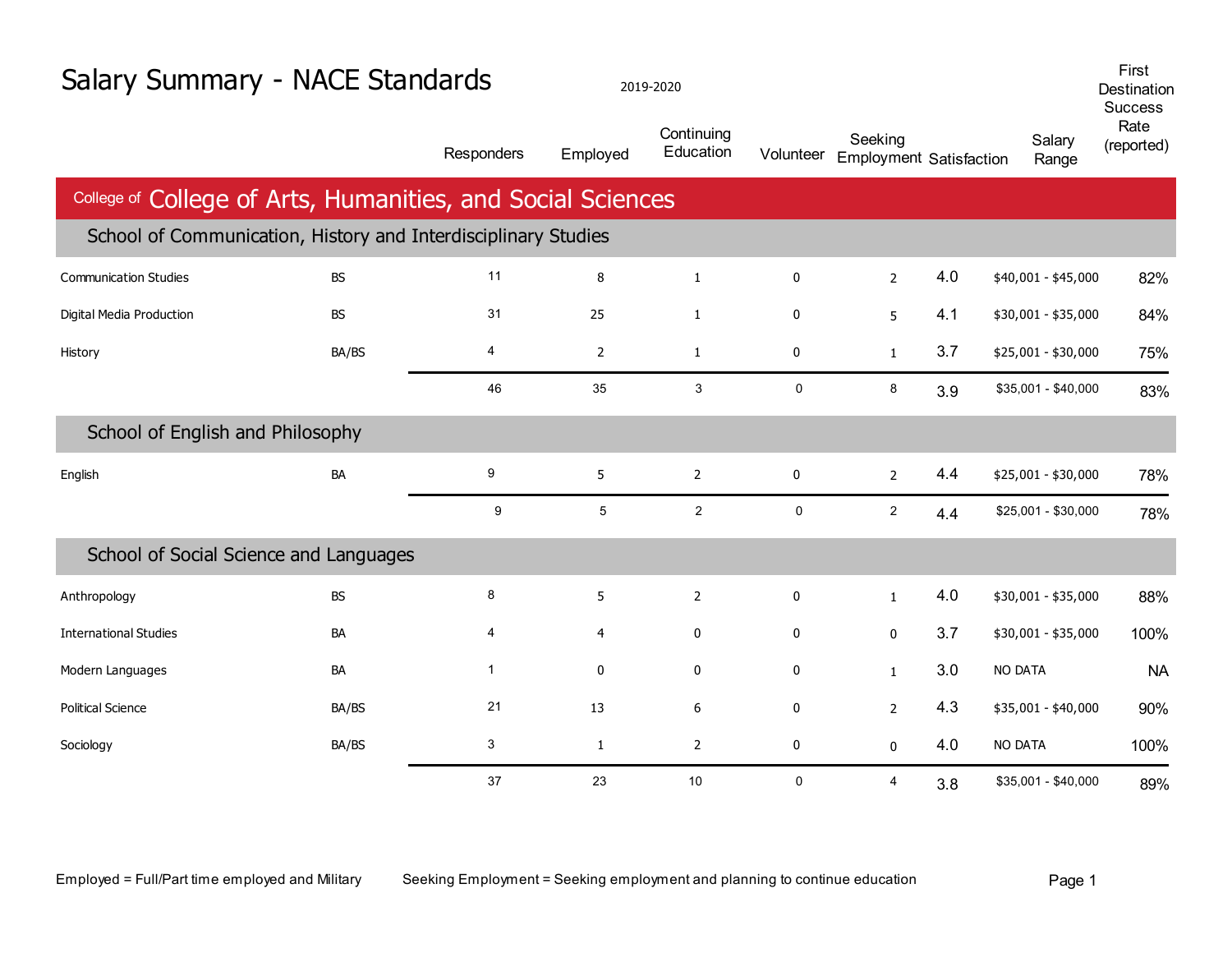| Salary Summary - NACE Standards      |            | 2019-2020      |                  |                         |             |                                           |     |                     |                    |
|--------------------------------------|------------|----------------|------------------|-------------------------|-------------|-------------------------------------------|-----|---------------------|--------------------|
|                                      |            | Responders     | Employed         | Continuing<br>Education | Volunteer   | Seeking<br><b>Employment Satisfaction</b> |     | Salary<br>Range     | Rate<br>(reported) |
| School of Visual and Performing Arts |            |                |                  |                         |             |                                           |     |                     |                    |
| Art                                  | <b>BSE</b> | 8              | $\overline{7}$   | $\mathbf{1}$            | $\bf{0}$    | $\mathbf 0$                               | 4.7 | \$30,001 - \$35,000 | 100%               |
| Graphic Design                       | <b>BFA</b> | 14             | 12               | $\mathbf{1}$            | 0           | $\mathbf{1}$                              | 3.7 | \$25,001 - \$30,000 | 93%                |
| <b>Interior Design</b>               | <b>BFA</b> | 8              | 8                | 0                       | $\pmb{0}$   | $\mathbf 0$                               | 4.2 | \$30,001 - \$35,000 | 100%               |
| Music                                | BA         | $\overline{2}$ | $\overline{2}$   | 0                       | $\mathbf 0$ | $\mathbf{0}$                              | 4.0 | NO DATA             | 100%               |
| Music                                | BM         | $\bf 8$        | $\boldsymbol{7}$ | $\mathbf{1}$            | $\pmb{0}$   | $\mathbf 0$                               | 3.4 | \$40,001 - \$45,000 | 100%               |
| Music Ed/Instrumental                | <b>BME</b> | 13             | 11               | $\mathbf{1}$            | $\pmb{0}$   | $\mathbf{1}$                              | 3.7 | \$30,001 - \$35,000 | 92%                |
| Music Education/Vocal                | <b>BME</b> | $\overline{2}$ | $\overline{2}$   | $\mathbf 0$             | $\bf{0}$    | 0                                         | 3.5 | \$35,001 - \$40,000 | 100%               |
| <b>Musical Theatre</b>               | <b>BFA</b> | $\overline{2}$ | $\overline{2}$   | $\mathbf 0$             | 0           | 0                                         | 3.5 | \$30,001 - \$35,000 | 100%               |
| Studio Art                           | <b>BFA</b> | 9              | 6                | $\mathbf{1}$            | $\mathbf 0$ | $\overline{2}$                            | 4.2 | \$30,001 - \$35,000 | 78%                |
| Theatre                              | BA         | $\overline{c}$ | $\overline{2}$   | 0                       | 0           | $\mathbf{0}$                              | 3.5 | \$45,001 - \$50,000 | 100%               |
| Theatre                              | <b>BFA</b> | $\mathbf{1}$   | $\mathbf{1}$     | 0                       | 0           | 0                                         | 5.0 | NO DATA             | 100%               |
|                                      |            | 69             | 60               | 5                       | $\pmb{0}$   | 4                                         | 3.9 | \$35,001 - \$40,000 | 94%                |
|                                      |            | 161            | 123              | $20\,$                  | 0           | 18                                        | 3.9 | \$35,001 - \$40,000 | 89%                |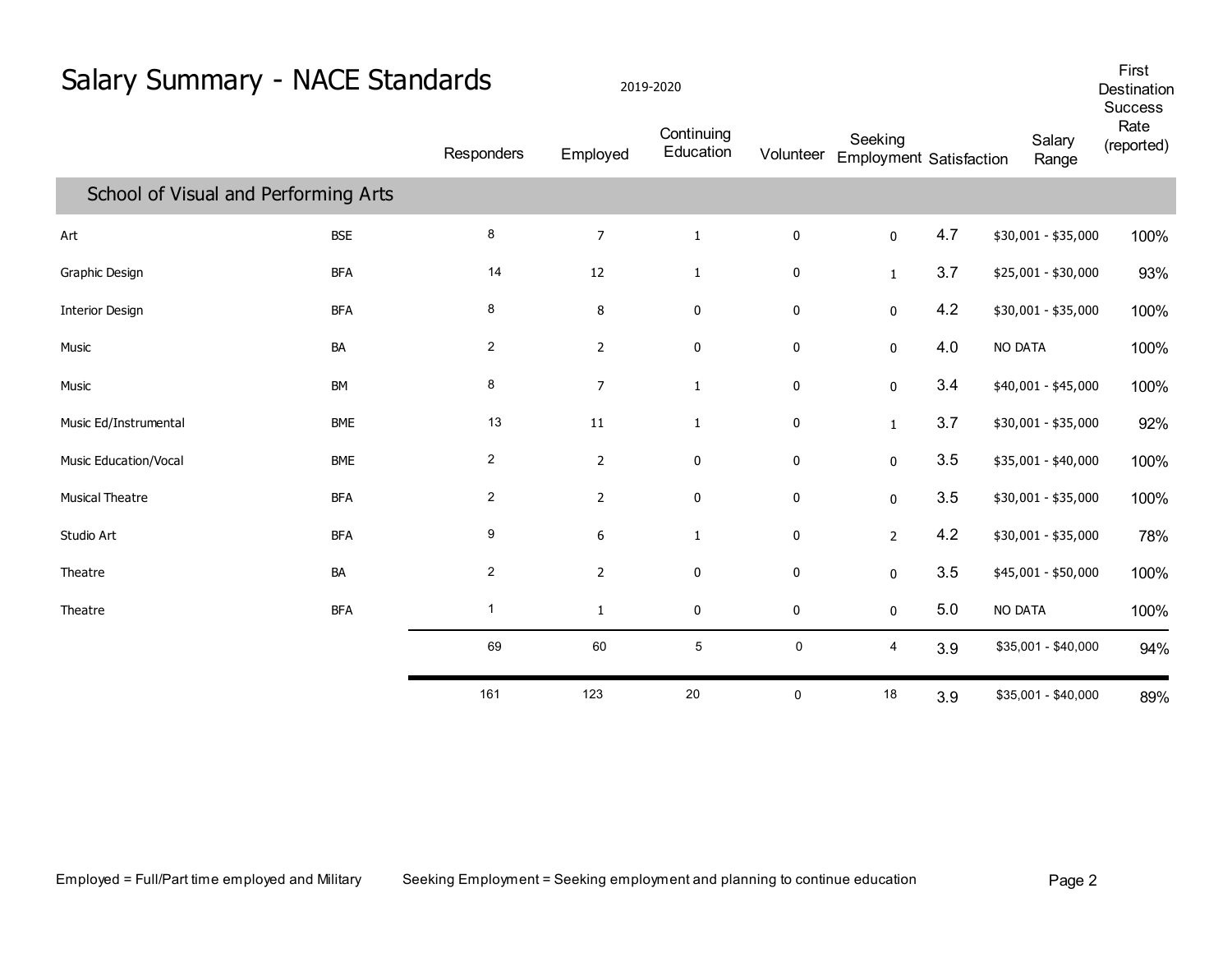| Salary Summary - NACE Standards                 |            | 2019-2020      |                |                         |             |                                           |     |  |                     |                                      |
|-------------------------------------------------|------------|----------------|----------------|-------------------------|-------------|-------------------------------------------|-----|--|---------------------|--------------------------------------|
|                                                 |            | Responders     | Employed       | Continuing<br>Education | Volunteer   | Seeking<br><b>Employment Satisfaction</b> |     |  | Salary<br>Range     | <b>Success</b><br>Rate<br>(reported) |
| College of College of Education                 |            |                |                |                         |             |                                           |     |  |                     |                                      |
| School of Professional Education and Leadership |            |                |                |                         |             |                                           |     |  |                     |                                      |
| <b>Educational Studies &amp; Training</b>       | <b>BS</b>  | $\overline{4}$ | $\mathbf{1}$   | 3                       | $\mathbf 0$ | $\mathbf 0$                               | 3.2 |  | \$20,001 - \$25,000 | 100%                                 |
| Occupational Education                          | <b>BS</b>  | $\overline{2}$ | $\overline{2}$ | 0                       | 0           | $\mathbf 0$                               | 5.0 |  | $$60,001 - $65,000$ | 100%                                 |
|                                                 |            | 6              | $\mathsf 3$    | 3                       | 0           | 0                                         | 4.1 |  | \$45,001 - \$50,000 | 100%                                 |
| School of Teaching and Learning                 |            |                |                |                         |             |                                           |     |  |                     |                                      |
| Elem Ed Early Childhood (B-3)                   | <b>BSE</b> | 30             | 28             | $\mathbf 0$             | 0           | $2^{\circ}$                               | 4.5 |  | \$35,001 - \$40,000 | 93%                                  |
| Elementary Education (1-6)                      | <b>BSE</b> | 53             | 48             | $\mathbf{1}$            | $\mathbf 0$ | $\overline{4}$                            | 4.5 |  | \$35,001 - \$40,000 | 92%                                  |
| Middle School-Jr High School                    | <b>BSE</b> | 10             | 9              | $\mathbf{0}$            | $\mathbf 0$ | $\mathbf{1}$                              | 4.9 |  | \$35,001 - \$40,000 | 90%                                  |
| Secondary Education                             | <b>BSE</b> | 33             | 32             | 0                       | $\mathbf 0$ | $\mathbf{1}$                              | 4.5 |  | \$35,001 - \$40,000 | 97%                                  |
| Special Education                               | <b>BSE</b> | 19             | 16             | 3                       | 0           | $\mathbf 0$                               | 4.5 |  | \$35,001 - \$40,000 | 100%                                 |
| Speech Comm & Theatre                           | <b>BSE</b> | $\mathbf{1}$   | $\mathbf{1}$   | 0                       | $\pmb{0}$   | $\mathbf 0$                               | 5.0 |  | \$40,001 - \$45,000 | 100%                                 |
|                                                 |            | 146            | 134            | 4                       | 0           | 8                                         | 4.6 |  | \$35,001 - \$40,000 | 94%                                  |
|                                                 |            | 152            | 137            | $\overline{7}$          | 0           | 8                                         | 4.5 |  | \$35,001 - \$40,000 | 95%                                  |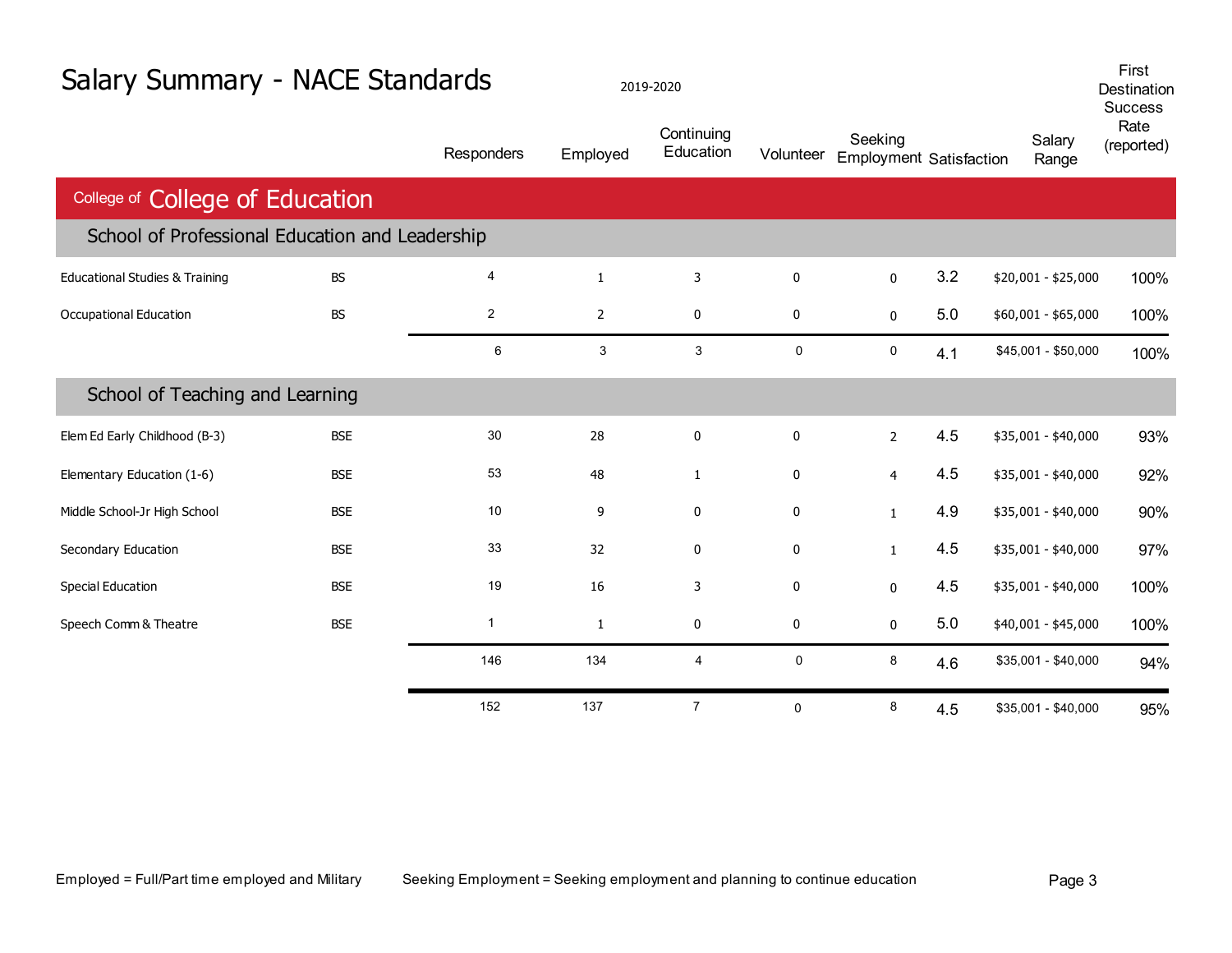| Salary Summary - NACE Standards                       |           | 2019-2020      |                |                         |             |                                           |     |                     |                    |
|-------------------------------------------------------|-----------|----------------|----------------|-------------------------|-------------|-------------------------------------------|-----|---------------------|--------------------|
|                                                       |           | Responders     | Employed       | Continuing<br>Education | Volunteer   | Seeking<br><b>Employment Satisfaction</b> |     | Salary<br>Range     | Rate<br>(reported) |
| College of College of Health, Science, and Technology |           |                |                |                         |             |                                           |     |                     |                    |
| School of Computer Science and Mathematics            |           |                |                |                         |             |                                           |     |                     |                    |
| <b>Actuarial Science &amp; Statistics</b>             | <b>BS</b> | $\overline{7}$ | 5              | $2^{\circ}$             | $\mathbf 0$ | $\overline{0}$                            | 3.7 | \$45,001 - \$50,000 | 100%               |
| Computer Science                                      | <b>BS</b> | 38             | 32             | 3                       | $\mathbf 0$ | 3                                         | 4.0 | \$65,001 - \$70,000 | 92%                |
| Cybersecurity                                         | <b>BS</b> | 13             | 6              | $\overline{2}$          | 0           | 5                                         | 4.3 | \$55,001 - \$60,000 | 62%                |
| <b>Mathematics</b>                                    | <b>BS</b> | 4              | 3              | $\mathbf 0$             | $\mathbf 0$ | $\mathbf{1}$                              | 2.8 | \$70,001 - \$75,000 | 75%                |
| Software Engineering                                  | <b>BS</b> | 3              | $\mathsf{3}$   | 0                       | $\pmb{0}$   | $\mathbf 0$                               | 4.5 | <b>NO DATA</b>      | 100%               |
|                                                       |           | 65             | 49             | $\overline{7}$          | $\mathbf 0$ | 9                                         | 3.8 | \$60,001 - \$65,000 | 86%                |
| School of Geoscience, Physics and Safety              |           |                |                |                         |             |                                           |     |                     |                    |
| Envrnmntl, Safety & Risk Mgmt                         | <b>BS</b> | $\mathbf{1}$   | $\mathbf{1}$   | $\mathbf 0$             | $\pmb{0}$   | $\overline{0}$                            | 5.0 | <b>NO DATA</b>      | 100%               |
| Occupational Safety                                   | <b>BS</b> | 27             | 25             | $\mathbf{1}$            | $\bf{0}$    | $\mathbf{1}$                              | 4.3 | \$60,001 - \$65,000 | 96%                |
| Occupational Safety & Health                          | <b>BS</b> | 6              | $6\,$          | $\pmb{0}$               | 0           | $\mathbf 0$                               | 4.0 | \$55,001 - \$60,000 | 100%               |
|                                                       |           | 34             | 32             | $\mathbf{1}$            | $\pmb{0}$   | $\mathbf{1}$                              | 4.4 | \$60,001 - \$65,000 | 97%                |
| <b>School of Natural Sciences</b>                     |           |                |                |                         |             |                                           |     |                     |                    |
| Agricultural Science                                  | <b>BS</b> | 20             | 17             | $\mathbf 0$             | $\mathbf 0$ | $\mathbf{3}$                              | 3.9 | \$35,001 - \$40,000 | 85%                |
| Biology                                               | <b>BS</b> | 43             | 32             | 6                       | $\mathbf 0$ | 5                                         | 3.9 | \$35,001 - \$40,000 | 88%                |
| Chemistry                                             | <b>BS</b> | 5              | $\overline{2}$ | 3                       | $\mathbf 0$ | $\mathbf 0$                               | 4.4 | \$60,001 - \$65,000 | 100%               |

Employed = Full/Part time employed and Military Seeking Employment = Seeking employment and planning to continue education Page 4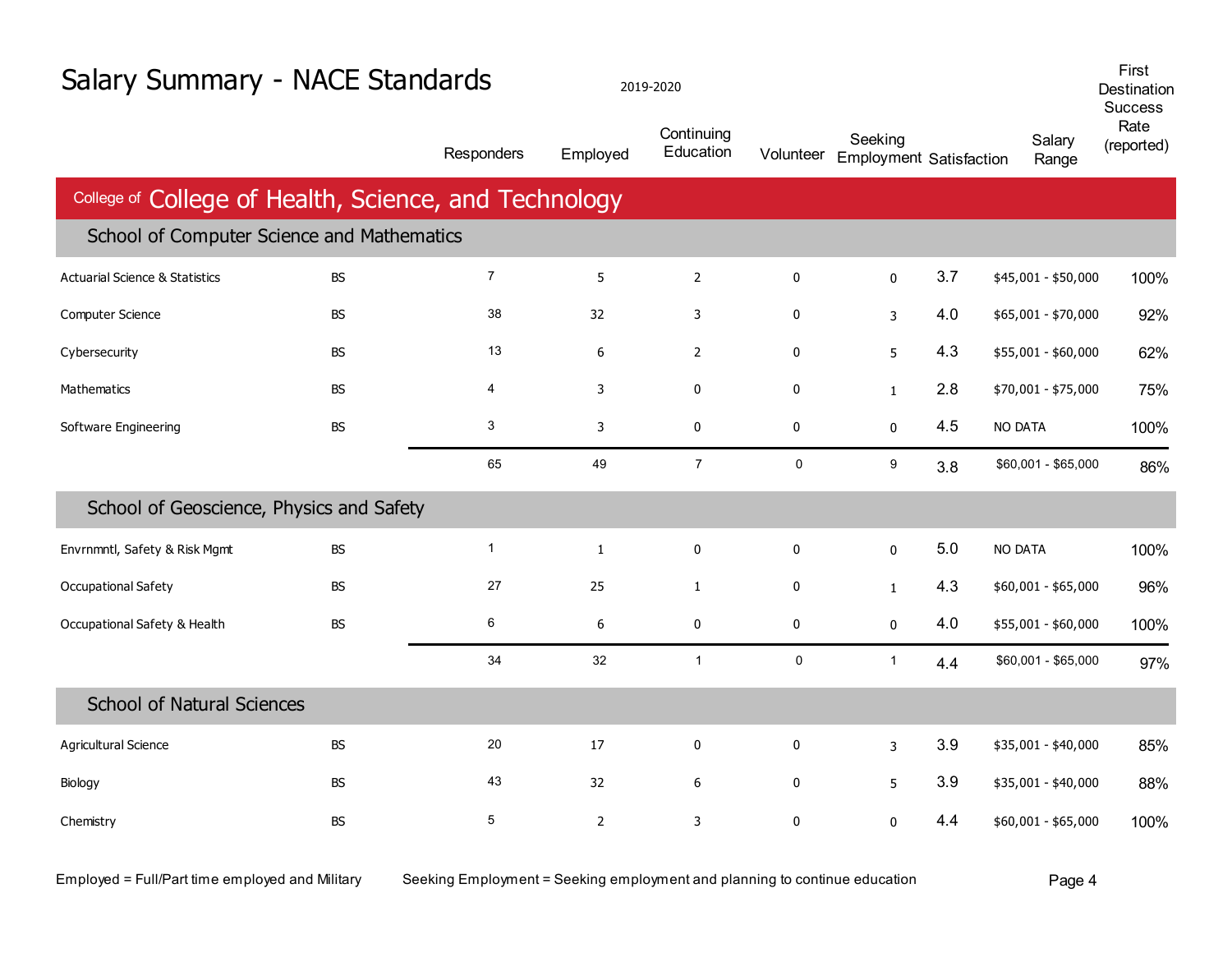|                                                          | Salary Summary - NACE Standards |                |                |                         |             |                                           |     |  |                     | First<br>Destination<br><b>Success</b> |
|----------------------------------------------------------|---------------------------------|----------------|----------------|-------------------------|-------------|-------------------------------------------|-----|--|---------------------|----------------------------------------|
|                                                          |                                 | Responders     | Employed       | Continuing<br>Education | Volunteer   | Seeking<br><b>Employment Satisfaction</b> |     |  | Salary<br>Range     | Rate<br>(reported)                     |
| Medical Laboratry Science                                | <b>BS</b>                       | $\mathbf{1}$   | $\mathbf{1}$   | $\bf{0}$                | $\pmb{0}$   | 0                                         | 5.0 |  | \$45,001 - \$50,000 | 100%                                   |
| Radiologic Technology                                    | <b>BS</b>                       | 3              | 3              | 0                       | 0           | 0                                         | 4.7 |  | \$45,001 - \$50,000 | 100%                                   |
|                                                          |                                 | 72             | 55             | 9                       | $\mathsf 0$ | 8                                         | 4.4 |  | \$40,001 - \$45,000 | 89%                                    |
| <b>School of Nursing</b>                                 |                                 |                |                |                         |             |                                           |     |  |                     |                                        |
| Nursing                                                  | <b>BS</b>                       | 57             | 57             | $\pmb{0}$               | $\pmb{0}$   | 0                                         | 4.3 |  | \$50,001 - \$55,000 | 100%                                   |
| RN BSN Nursing                                           | <b>BS</b>                       | 42             | $40\,$         | $\overline{2}$          | 0           | 0                                         | 4.4 |  | \$60,001 - \$65,000 | 100%                                   |
|                                                          |                                 | 99             | 97             | $\overline{a}$          | $\mathbf 0$ | 0                                         | 4.3 |  | \$55,001 - \$60,000 | 100%                                   |
| School of Nutrition, Kinesiology & Psychological Science |                                 |                |                |                         |             |                                           |     |  |                     |                                        |
| <b>Athletic Training</b>                                 | <b>BS</b>                       | 6              | $\mathbf{1}$   | 5                       | $\pmb{0}$   | 0                                         | 4.5 |  | \$45,001 - \$50,000 | 100%                                   |
| Dietetics                                                | <b>BS</b>                       | $\overline{7}$ | 5              | $\mathbf{1}$            | $\pmb{0}$   | $\mathbf{1}$                              | 4.7 |  | \$15,001 - \$20,000 | 86%                                    |
| <b>Health Studies</b>                                    | <b>BS</b>                       | 23             | 11             | 11                      | $\pmb{0}$   | $\mathbf{1}$                              | 4.1 |  | \$35,001 - \$40,000 | 96%                                    |
| Kinesiology                                              | BS                              | $\overline{7}$ | $\overline{2}$ | 4                       | 0           | $\mathbf{1}$                              | 4.1 |  | \$40,001 - \$45,000 | 86%                                    |
| Physical Education                                       | <b>BS</b>                       | 13             | 11             | 0                       | 0           | $\overline{2}$                            | 3.4 |  | \$35,001 - \$40,000 | 85%                                    |
| Psychology                                               | BA/BS                           | 31             | 19             | 9                       | $\pmb{0}$   | 3                                         | 3.8 |  | \$40,001 - \$45,000 | 90%                                    |
|                                                          |                                 | 87             | 49             | 30                      | 0           | 8                                         | 4.1 |  | \$35,001 - \$40,000 | 91%                                    |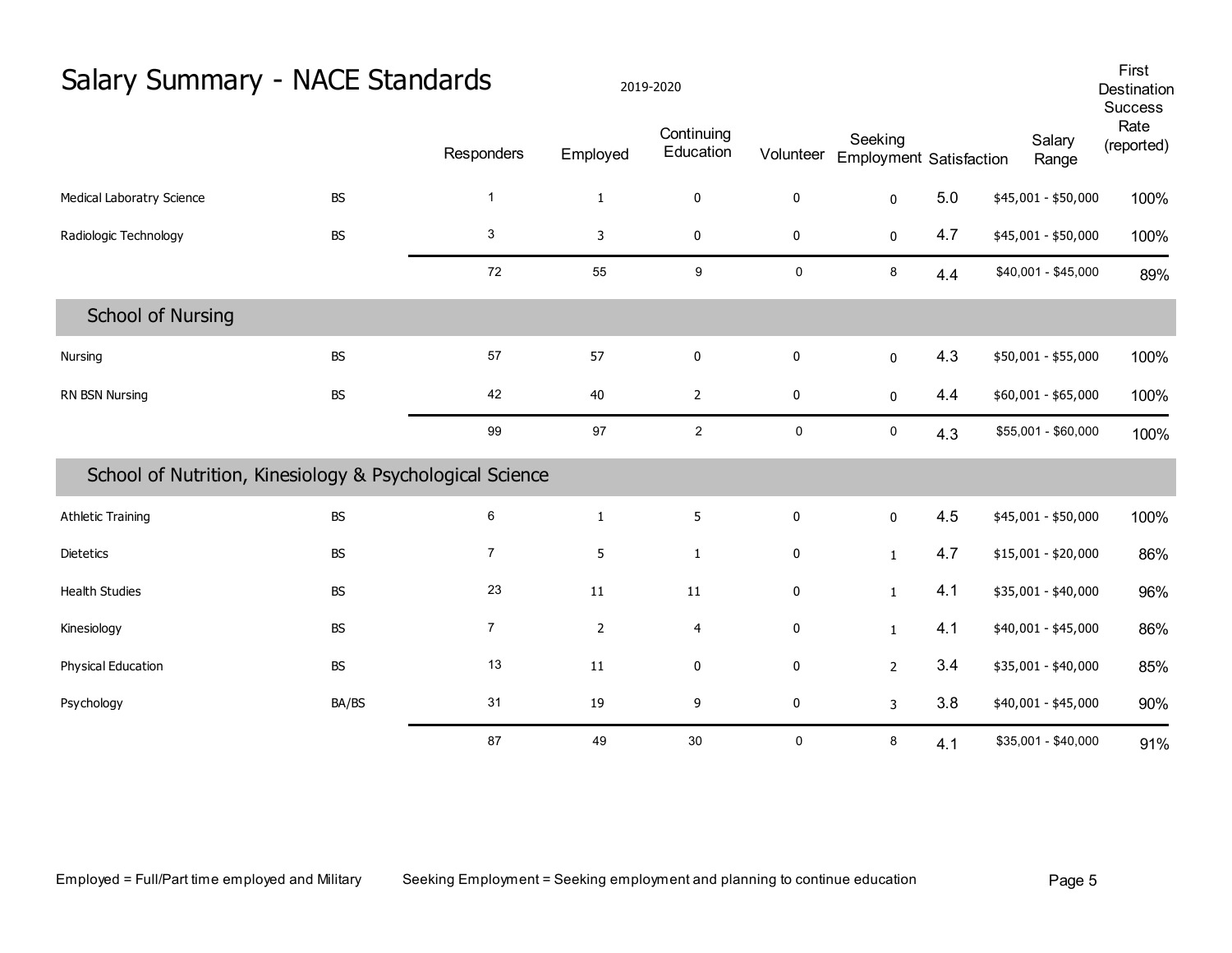| Salary Summary - NACE Standards | 2019-2020 |                   |                |                         |             |                                           |     | First<br>Destination<br><b>Success</b> |                    |
|---------------------------------|-----------|-------------------|----------------|-------------------------|-------------|-------------------------------------------|-----|----------------------------------------|--------------------|
|                                 |           | <b>Responders</b> | Employed       | Continuing<br>Education | Volunteer   | Seeking<br><b>Employment Satisfaction</b> |     | Salary<br>Range                        | Rate<br>(reported) |
| <b>School of Technology</b>     |           |                   |                |                         |             |                                           |     |                                        |                    |
| Automotive Tech Management      | <b>BS</b> | 12                | 10             | $\overline{2}$          | $\pmb{0}$   | $\mathbf 0$                               | 4.6 | \$45,001 - \$50,000                    | 100%               |
| <b>Construction Management</b>  | <b>BS</b> | 27                | 27             | $\pmb{0}$               | $\pmb{0}$   | 0                                         | 4.1 | \$65,001 - \$70,000                    | 100%               |
| Design & Drafting Technology    | <b>BS</b> | 14                | 14             | $\mathbf 0$             | $\pmb{0}$   | $\mathbf 0$                               | 4.2 | \$50,001 - \$55,000                    | 100%               |
| <b>Engineering Technology</b>   | <b>BS</b> | 16                | 11             | $\mathbf{1}$            | 0           | $\overline{4}$                            | 4.1 | \$55,001 - \$60,000                    | 75%                |
| Fashion Textiles Clothng Bus    | <b>BS</b> | 5                 | $\overline{4}$ | $\mathbf 0$             | 0           | $\mathbf{1}$                              | 3.3 | \$25,001 - \$30,000                    | 80%                |
| Graphic Technologies            | <b>BS</b> | $\overline{7}$    | $\overline{7}$ | 0                       | 0           | $\mathbf 0$                               | 4.2 | \$30,001 - \$35,000                    | 100%               |
| Networking Technology           | <b>BS</b> | 6                 | 6              | $\mathbf 0$             | 0           | $\mathbf 0$                               | 4.7 | \$45,001 - \$50,000                    | 100%               |
| Professional Photography        | <b>BS</b> | 4                 | $\overline{2}$ | $\mathbf 0$             | $\mathbf 0$ | $\overline{2}$                            | 3.0 | \$25,001 - \$30,000                    | 50%                |
| Systems Engineering Technology  | <b>BS</b> | $\mathbf{1}$      | $\mathbf{1}$   | 0                       | $\pmb{0}$   | $\mathbf 0$                               | 4.0 | \$50,001 - \$55,000                    | 100%               |
| Technology Management           | <b>BS</b> | $\mathbf{1}$      | $\mathbf{1}$   | $\mathbf 0$             | $\pmb{0}$   | $\mathbf 0$                               | 4.0 | \$40,001 - \$45,000                    | 100%               |
| Technology Mgt. (2+2)           | <b>BS</b> | 9                 | 9              | 0                       | 0           | $\mathbf 0$                               | 4.0 | \$75,001 - \$80,000                    | 100%               |
|                                 |           | 102               | 92             | 3                       | $\mathbf 0$ | $\overline{7}$                            | 4.0 | \$55,001 - \$60,000                    | 93%                |
|                                 |           | 459               | 374            | 52                      | 0           | 33                                        | 4.1 | \$50,001 - \$55,000                    | 93%                |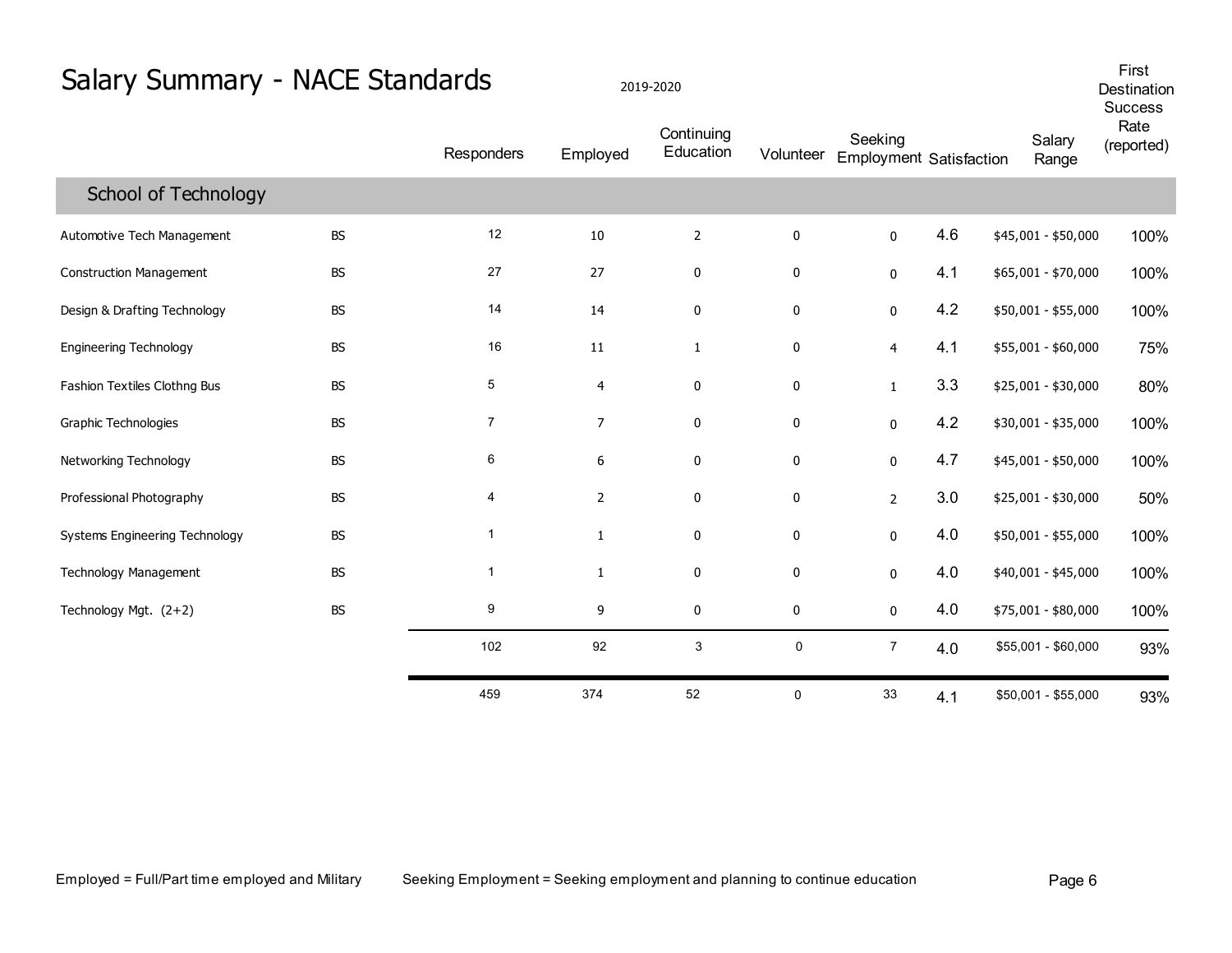| Salary Summary - NACE Standards                                |             | 2019-2020      |                |                         |             |                                           |     | First<br>Destination<br><b>Success</b> |                    |
|----------------------------------------------------------------|-------------|----------------|----------------|-------------------------|-------------|-------------------------------------------|-----|----------------------------------------|--------------------|
|                                                                |             | Responders     | Employed       | Continuing<br>Education | Volunteer   | Seeking<br><b>Employment Satisfaction</b> |     | Salary<br>Range                        | Rate<br>(reported) |
| College of Harmon College of Business and Professional Studies |             |                |                |                         |             |                                           |     |                                        |                    |
| <b>School of Aviation</b>                                      |             |                |                |                         |             |                                           |     |                                        |                    |
| <b>Aviation Management</b>                                     | <b>BS</b>   | $\overline{7}$ | 5              | $\mathbf{1}$            | $\mathbf 0$ | $\mathbf{1}$                              | 3.7 | \$30,001 - \$35,000                    | 86%                |
| <b>Professional Pilot</b>                                      | <b>BS</b>   | 11             | 10             | $\mathbf{1}$            | $\pmb{0}$   | 0                                         | 4.3 | \$55,001 - \$60,000                    | 100%               |
|                                                                |             | 18             | 15             | $\overline{2}$          | $\mathbf 0$ | $\mathbf{1}$                              | 4.0 | \$45,001 - \$50,000                    | 94%                |
| School of Business Administration: Business Analytics          |             |                |                |                         |             |                                           |     |                                        |                    |
| Accountancy                                                    | <b>BSBA</b> | 20             | 6              | 14                      | $\mathbf 0$ | $\mathbf{0}$                              | 4.4 | \$50,001 - \$55,000                    | 100%               |
| Big Data & Business Analytics                                  | <b>BSBA</b> | $\mathbf{1}$   | $\mathbf{1}$   | $\pmb{0}$               | $\mathbf 0$ | 0                                         | 4.0 | \$60,001 - \$65,000                    | 100%               |
| <b>Computer Information Systems</b>                            | <b>BSBA</b> | 10             | 10             | 0                       | 0           | $\mathbf{0}$                              | 3.5 | \$60,001 - \$65,000                    | 100%               |
| Economics                                                      | <b>BSBA</b> | 12             | 8              | 3                       | $\mathbf 0$ | $\mathbf{1}$                              | 3.9 | \$55,001 - \$60,000                    | 92%                |
| Finance                                                        | <b>BSBA</b> | 19             | 14             | $\overline{4}$          | $\mathbf 0$ | $\mathbf{1}$                              | 4.4 | \$40,001 - \$45,000                    | 95%                |
| <b>International Business</b>                                  | <b>BSBA</b> | $\overline{2}$ | $\overline{2}$ | 0                       | $\pmb{0}$   | $\mathbf 0$                               | 3.0 | $$15,001 - $20,000$                    | 100%               |
|                                                                |             | 64             | 41             | 21                      | $\mathbf 0$ | $\overline{a}$                            | 3.9 | \$50,001 - \$55,000                    | 97%                |
| School of Business Administration: Business Strategy           |             |                |                |                         |             |                                           |     |                                        |                    |
| Entrepreneurship & Soc Entrprs                                 | <b>BSBA</b> | 5              | $\overline{4}$ | $\mathbf 0$             | 0           | $\mathbf{1}$                              | 2.5 | \$45,001 - \$50,000                    | 80%                |
| Events Marketing & Management                                  | <b>BSBA</b> | 5              | $\overline{4}$ | $\mathbf 0$             | 0           | $\mathbf{1}$                              | 4.0 | \$30,001 - \$35,000                    | 80%                |
| Hospitality Management                                         | <b>BSBA</b> | $\overline{2}$ | $\overline{2}$ | $\mathbf 0$             | $\mathbf 0$ | $\mathbf{0}$                              | 2.5 | <b>NO DATA</b>                         | 100%               |

Employed = Full/Part time employed and Military Seeking Employment = Seeking employment and planning to continue education Page 7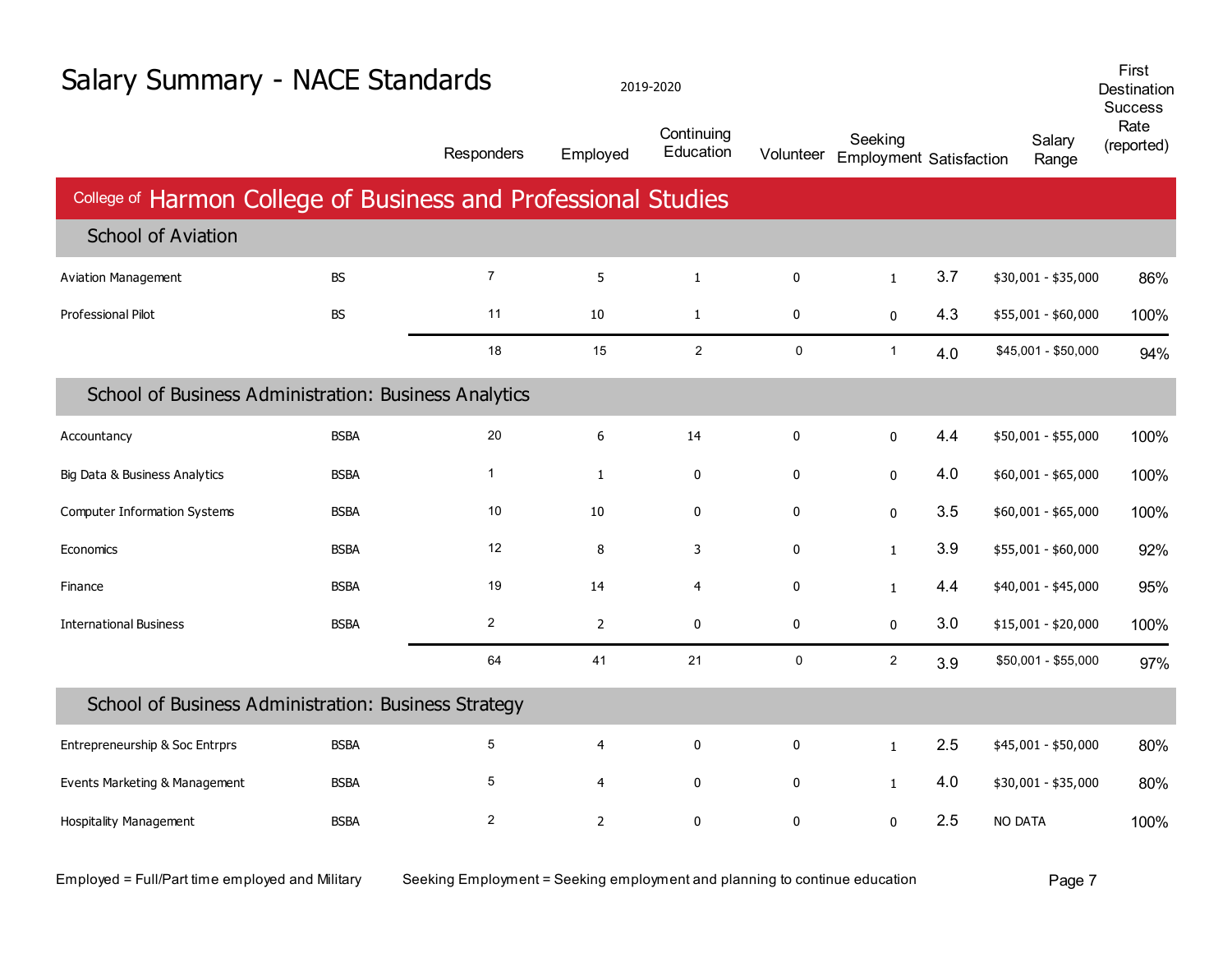| Salary Summary - NACE Standards |             |            | 2019-2020    |                         |              |                                           |     | First<br>Destination<br>Success |                    |
|---------------------------------|-------------|------------|--------------|-------------------------|--------------|-------------------------------------------|-----|---------------------------------|--------------------|
|                                 |             | Responders | Employed     | Continuing<br>Education | Volunteer    | Seeking<br><b>Employment Satisfaction</b> |     | Salary<br>Range                 | Rate<br>(reported) |
| Hotel & Restaurant Admin        | <b>BS</b>   | 3          | $\mathsf{3}$ | $\mathbf 0$             | $\pmb{0}$    | $\mathbf 0$                               | 3.3 | \$15,001 - \$20,000             | 100%               |
| Management                      | <b>BSBA</b> | 29         | 28           | $\mathbf{1}$            | $\pmb{0}$    | $\mathbf 0$                               | 4.3 | \$45,001 - \$50,000             | 100%               |
| Marketing                       | <b>BSBA</b> | 42         | 40           | $\mathbf{1}$            | $\pmb{0}$    | $\mathbf{1}$                              | 4.2 | \$45,001 - \$50,000             | 98%                |
| <b>Public Relations</b>         | <b>BS</b>   | 11         | 9            | $\overline{2}$          | $\mathbf 0$  | $\mathbf 0$                               | 4.4 | \$40,001 - \$45,000             | 100%               |
| Sport Management                | <b>BS</b>   | 18         | 10           | $\overline{7}$          | 0            | $\mathbf{1}$                              | 4.3 | \$40,001 - \$45,000             | 94%                |
|                                 |             | 115        | 100          | 11                      | $\pmb{0}$    | $\overline{\mathbf{4}}$                   | 3.7 | \$40,001 - \$45,000             | 96%                |
| <b>School of Human Services</b> |             |            |              |                         |              |                                           |     |                                 |                    |
| Child & Family Development      | <b>BS</b>   | 22         | 14           | 6                       | $\mathbf 0$  | $2^{\circ}$                               | 4.4 | \$30,001 - \$35,000             | 91%                |
| Social Work                     | <b>BSW</b>  | 28         | 19           | $\overline{7}$          | 0            | $\overline{2}$                            | 4.6 | \$35,001 - \$40,000             | 93%                |
| Speech-Language Pathology       | <b>BS</b>   | 19         | $\mathsf 3$  | 16                      | $\pmb{0}$    | 0                                         | 4.6 | \$30,001 - \$35,000             | 100%               |
|                                 |             | 69         | 36           | 29                      | $\pmb{0}$    | $\overline{4}$                            | 4.5 | \$30,001 - \$35,000             | 94%                |
| <b>School of Public Service</b> |             |            |              |                         |              |                                           |     |                                 |                    |
| Criminal Justice                | <b>BS</b>   | 68         | 50           | 11                      | $\mathbf{1}$ | 6                                         | 4.1 | \$40,001 - \$45,000             | 91%                |
| Crisis and Disaster Management  | <b>BS</b>   | 12         | 8            | 3                       | $\mathbf 0$  | $\mathbf{1}$                              | 4.4 | \$60,001 - \$65,000             | 92%                |
|                                 |             | 80         | 58           | 14                      | $\mathbf{1}$ | $\overline{7}$                            | 4.3 | \$45,001 - \$50,000             | 91%                |
|                                 |             | 346        | 250          | $77\,$                  | $\mathbf{1}$ | $18$                                      | 3.9 | \$45,001 - \$50,000             | 95%                |